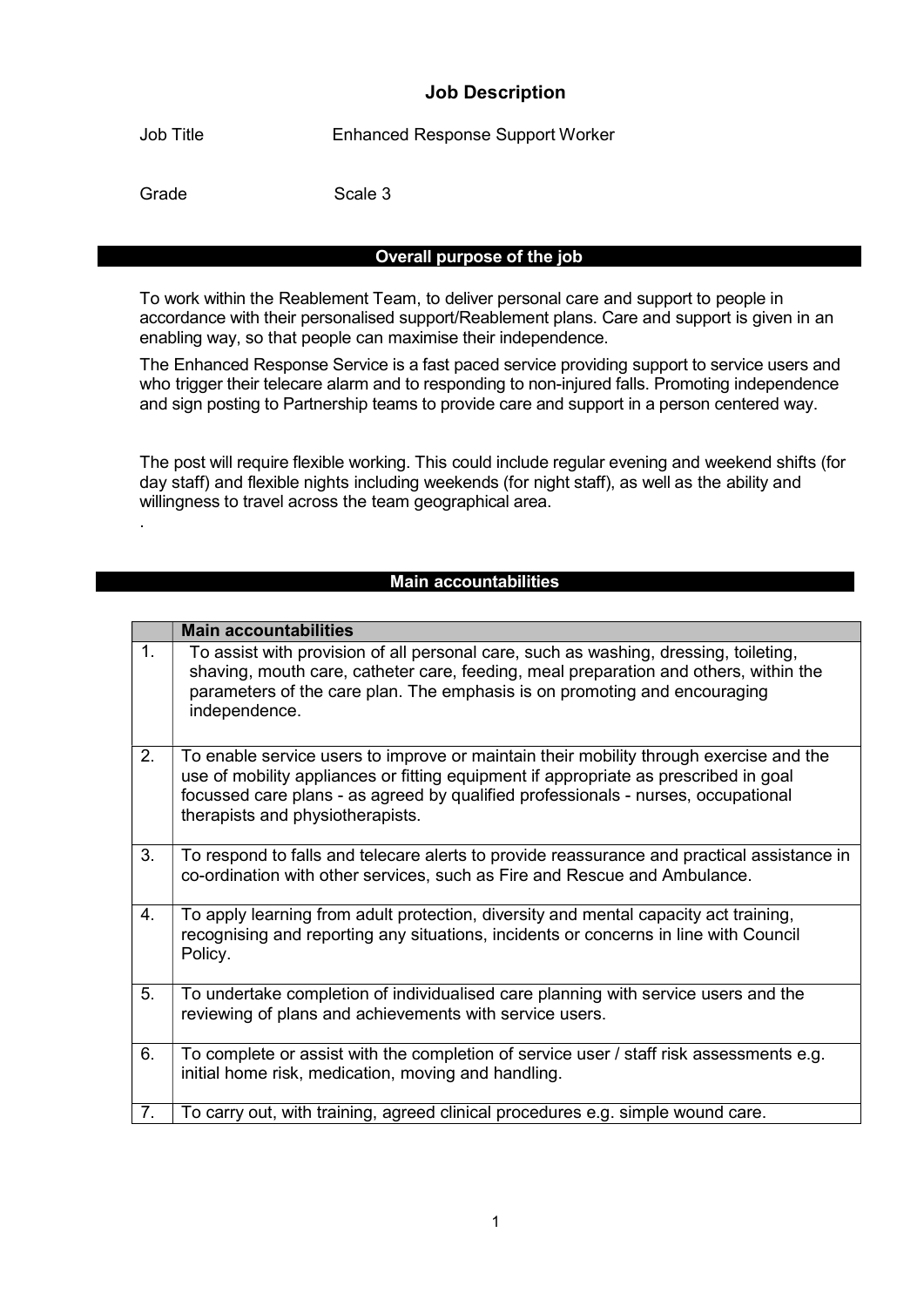| 8.  | To liaise effectively within the team and with other agencies e.g. assistive technology or<br>health colleagues, to ensure the service is delivered effectively.                                                        |
|-----|-------------------------------------------------------------------------------------------------------------------------------------------------------------------------------------------------------------------------|
| 9.  | To complete written and electronic documentation regarding service user's care in<br>accordance with CCC policy.                                                                                                        |
| 10. | To provide staff support such as inductions, mentorship and NVQ assessments.                                                                                                                                            |
| 11. | To work in accordance with the CQC definition of good care promoting dignity and<br>employing an understanding of diversity, mental capacity and safeguarding.                                                          |
|     | <b>Clinical and Practice Governance</b>                                                                                                                                                                                 |
| 12. | To work within the policies and procedures of Cambridgeshire County Council.                                                                                                                                            |
| 13. | To work in a way that demonstrates and promotes high standards of care, commitment<br>and communication. To recognise service users as individuals and promote dignity in<br>care. To understand and support diversity. |
| 14. | To attend regular training and maintain up to date, appropriate, knowledge and skills. To<br>engage with the supervision and appraisal process.                                                                         |
| 15. | To maintain confidentiality in accordance with the Data Protection Act.                                                                                                                                                 |
| 16. | Safeguarding commitment: We are committed to safeguarding and promoting the<br>welfare of children and young people/vulnerable adults. We require you to understand<br>and demonstrate this commitment.                 |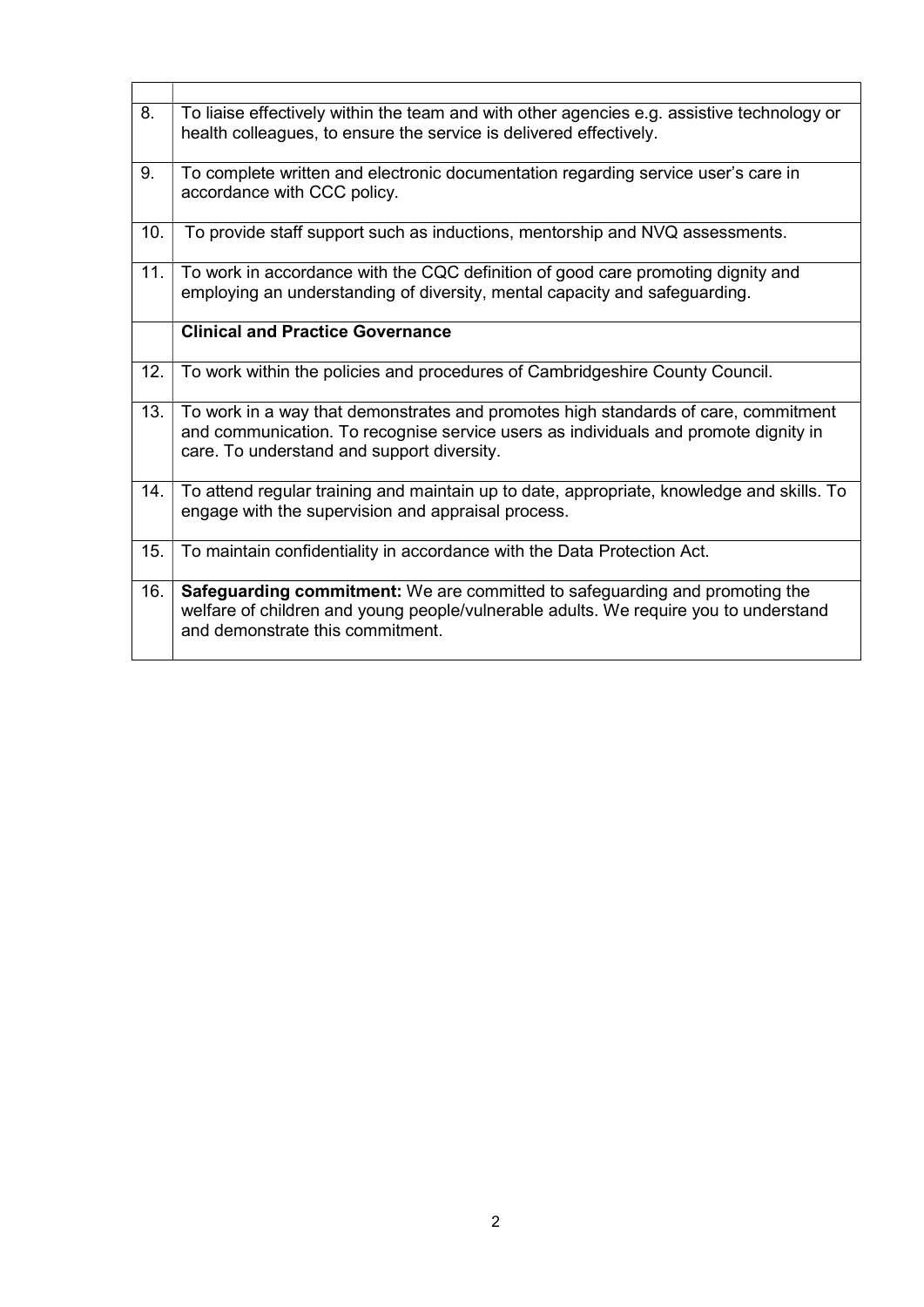# Person Specification

# Qualifications, knowledge, skills and experience

Minimum level of qualifications required for this job

| <b>Qualifications Required/Subject</b>                                                         | <b>Essential/</b><br>Desirable |
|------------------------------------------------------------------------------------------------|--------------------------------|
| A willingness to work towards NVQ III in Health & Social Care                                  | F                              |
| Evidence of good standard of general education including basic literacy and<br>numeracy skills |                                |
| Evidence of other systematic or accredited health care training                                |                                |

Minimum levels of knowledge, skills and experience required for this job

| <b>Describe</b><br><b>Identify</b>                                                                                                      | Essential/<br><b>Desirable</b> |
|-----------------------------------------------------------------------------------------------------------------------------------------|--------------------------------|
| Knowledge                                                                                                                               |                                |
| Extensive knowledge of working in the community providing care                                                                          | E                              |
| Good IT skills ability to use a computer to record electronically.                                                                      | Е                              |
| Knowledge of the local area.                                                                                                            | D                              |
| Knowledge of the community and voluntary services that will enable service<br>users to maintain their independence post discharge.      | D                              |
| Willing to develop knowledge.                                                                                                           | E                              |
| Proven ability in mentoring junior staff.                                                                                               | D                              |
| <b>Skills</b>                                                                                                                           |                                |
| Ability to provide personal care in a way that promotes independence.                                                                   | Е                              |
| Ability to manage medicines and understand and adopt appropriate practices<br>in relation to infection control and moving and handling. | Е                              |
| Ability to interact and communicate with clients with a range of needs from a<br>variety of backgrounds.                                | Е                              |
| Good communication skills, written and verbal, ability to communicate with<br>other professionals.                                      | E                              |
| Sensitive to service users emotional and cultural needs.                                                                                | E                              |
| To be able to reflect on your own practice and learn from it.                                                                           | E                              |
| Ability to make day-to-day decisions an ability to manage your work under<br>pressure.                                                  | E                              |
| Ability to use initiative and to seek guidance appropriately.                                                                           | E                              |
| <b>Experience</b>                                                                                                                       |                                |
| Working in a care environment.                                                                                                          | Е                              |
| Experience of working with the public.                                                                                                  | Е                              |
| IT experience.                                                                                                                          | D                              |
| Administrator experience                                                                                                                | D                              |
| Experience in rehabilitation / therapy                                                                                                  | D                              |